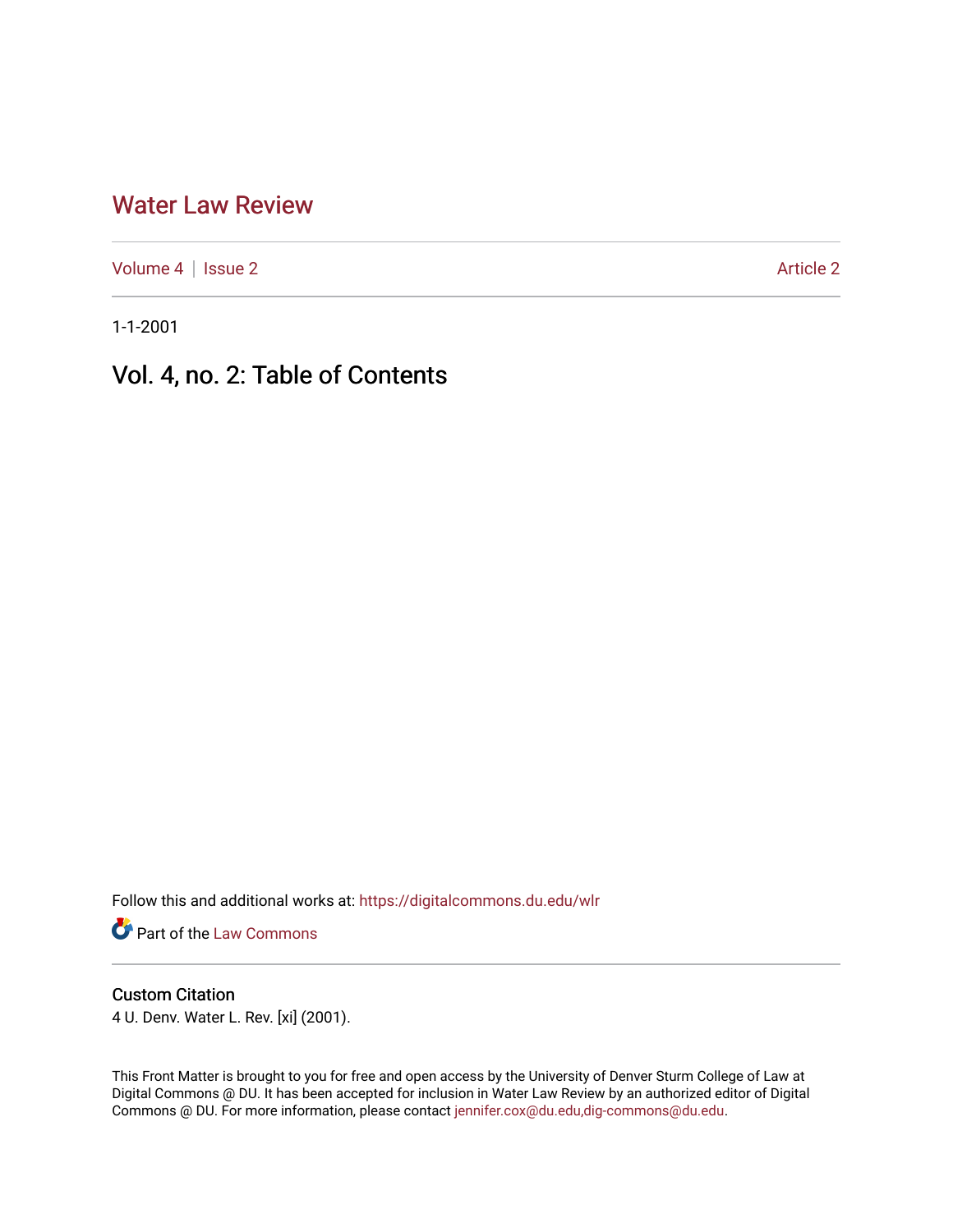# **UNIVERSITY OF DENVER WATER LAW REVIEW**

VOLUME 4 ISSUE 2 **SPRING** 2001

## **CONTENTS**

#### CARVER LECTURE

WATER RIGHTS FOR **NEW** FEDERAL **LAND** CONSERVATION PROGRAMS: **A** TURN-OF-THE-CENTURY EVALUATION **........................... 271** *John D. Leshy Forward by Professor Jan Laitos*

#### **ARTICLES**

| AN UPPER BASIN PERSPECTIVE ON CALIFORNIA'S CLAIMS TO WATER<br>FROM THE COLORADO RIVER                                 |                   |
|-----------------------------------------------------------------------------------------------------------------------|-------------------|
|                                                                                                                       | James S. Lochhead |
| THE "RIGHT" TO FLOAT THROUGH PRIVATE PROPERTY IN                                                                      |                   |
|                                                                                                                       | John R. Hill, Jr. |
| THE IRRIGATED DESERT AND IMPERILED SALMON: "RECLAIMING"<br>ILLEGALLY SPREAD WATER VIA THE ENDANGERED SPECIES ACT  351 | Peter M. Lacy     |
| WATER RIGHTS AND GILA RIVER III: THE WINTERS DOCTRINE GOES                                                            | 397               |
|                                                                                                                       | E. Brendan Shane  |

#### **COMMENTARY**

THE LEGAL RESPONSE TO THE WORLD'S WATER CRISIS: WHAT LEGACY FROM THE HAGUE? WHAT FUTURE IN KYOTO?....................... 418 *Dr. Patricia Wouters, Dr. Salman M. A. Salman, and PatriciaJones*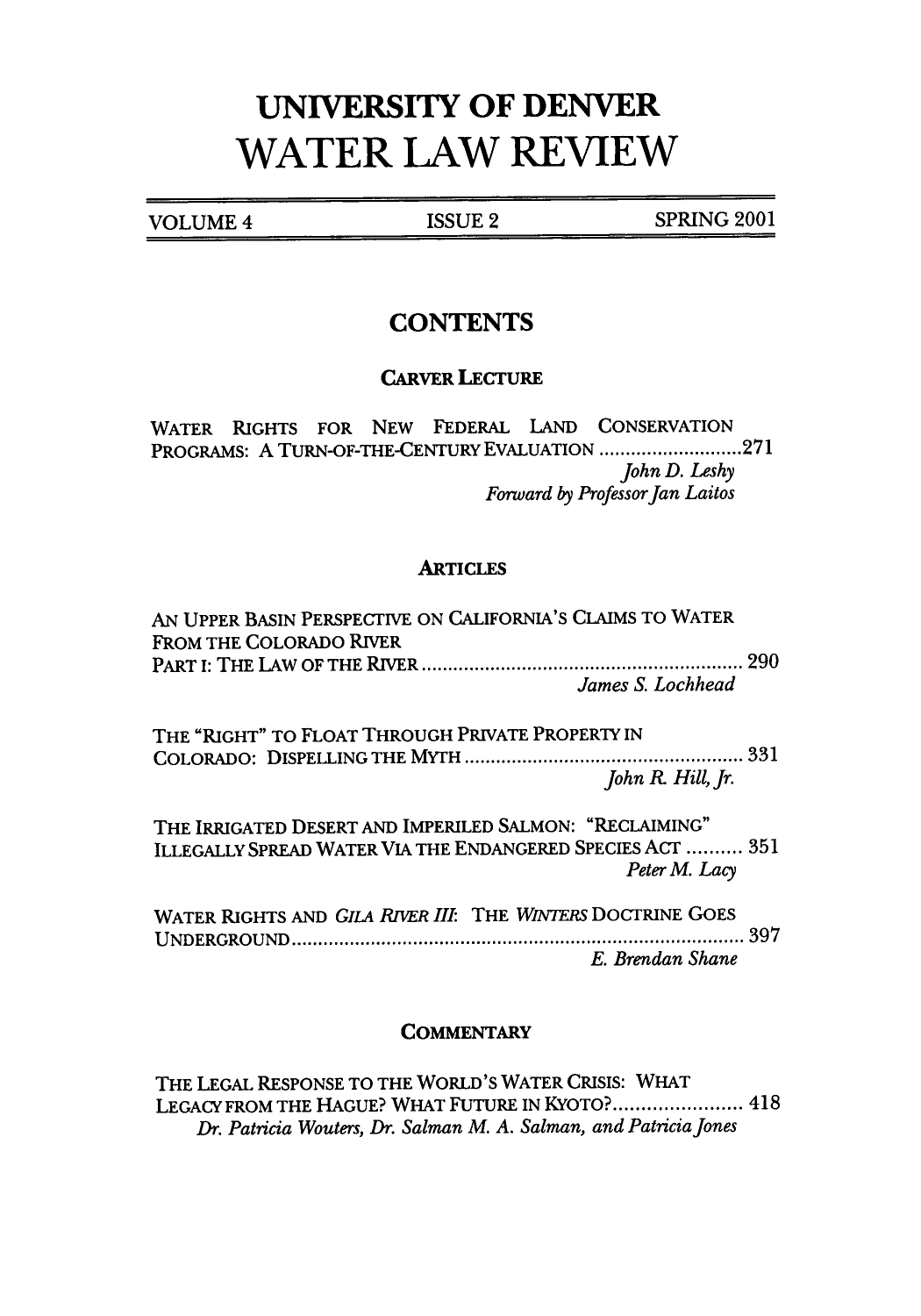### PRACTITIONER'S PERSPECTIVE

| INTERVIEW WITH JOHN A. CARVER, JR., ESQUIRE  426 |  |  |  |  |  |
|--------------------------------------------------|--|--|--|--|--|
|--------------------------------------------------|--|--|--|--|--|

## WEBSITE REVIEWS

### **BOOK NOTES**

| JEFFREY S. ASHLEY AND ZACHARY A. SMITH, GROUNDWATER                                                                 |
|---------------------------------------------------------------------------------------------------------------------|
| DAVID CARLE, DROWNING THE DREAM: CALIFORNIA'S WATER CHOICES                                                         |
| GREGG EASTERBROOK, A MOMENT ON THE EARTH  447                                                                       |
| SHARIF S. ELMUSA, WATER CONFLICT: ECONOMICS, POLITICS, LAW AND                                                      |
| BRENT M. HADDAD, RIVERS OF GOLD: DESIGNING MARKETS TO                                                               |
| GEORGE WILLIAM SHERK, DIVIDING THE WATERS: THE RESOLUTION OF<br>INTERSTATE WATER CONFLICTS IN THE UNITED STATES 453 |
| MITCHELL G. WILLIAMS, ED., LAND SURVEYS: A GUIDE FOR LAWYERS                                                        |

## COURT REPORTS

 $\bar{\beta}$